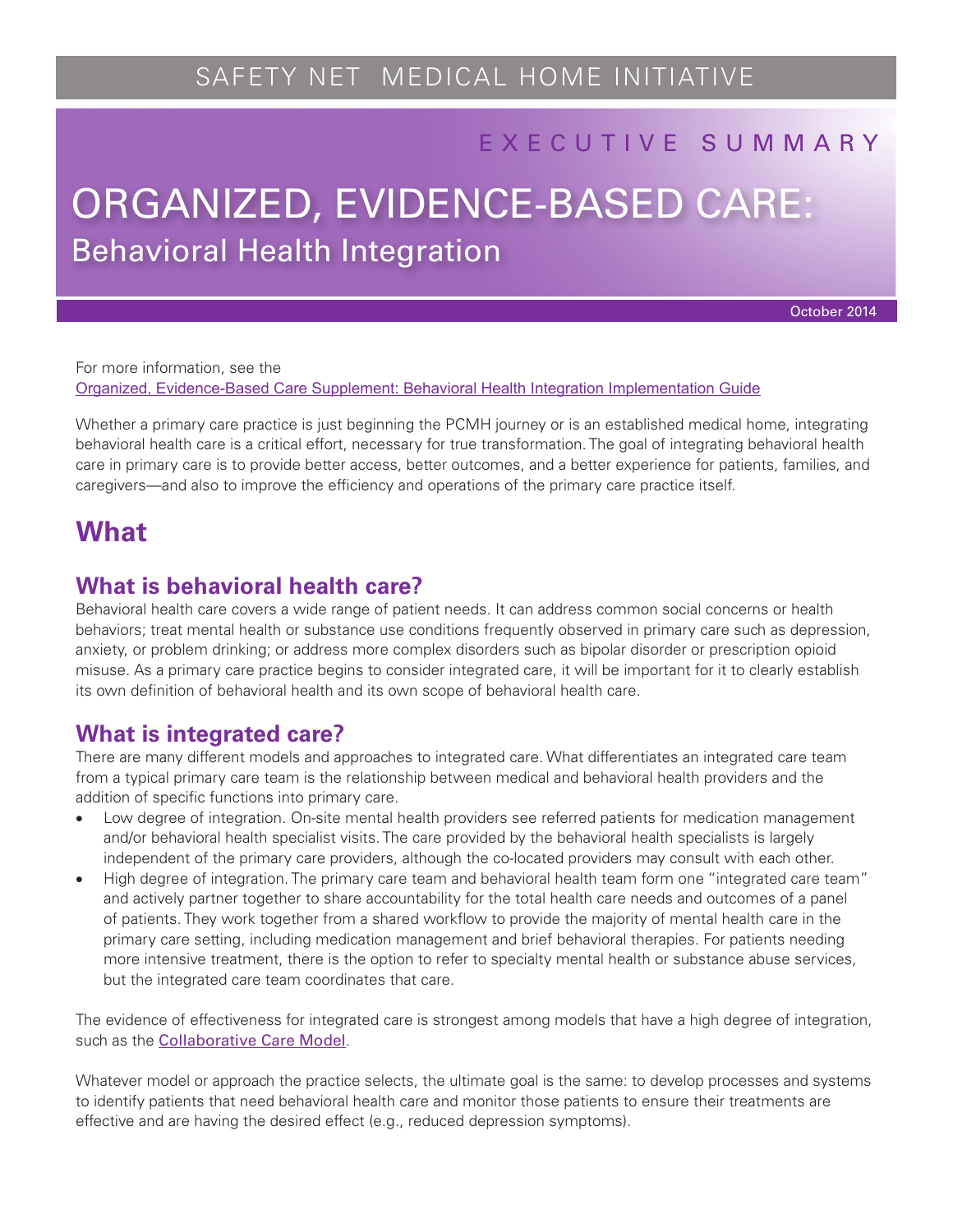# **Why**

Behavioral health problems are common and significantly impact patients' health and quality of life. They are often co-morbid with physical health problems, and if behavioral health problems go un- or under-treated, it is more challenging to address patients' physical health problems. Treating behavioral health and medical problems together can improve outcomes for both.

In 2014, a number of primary care organizations endorsed a set of joint principles for integrating behavioral health care into the PCMH. The principles were intended to supplement the Joint Principles of the PCMH formulated in 2007. The National Committee for Quality Assurance (NCQA) further emphasized integration in its PCMH 2014 Recognition Program by adding the expectation that primary care practices collaborate with behavioral health care providers and communicate behavioral health care capabilities to patients.

## **Implementation Overview**

#### **Create a vision for behavioral health care integration**

Identify one or two individuals to lead the vision-building process and to recruit additional team members. Having a clear vision for what the practice wants to achieve through integration provides focus for the work, and builds a shared understanding of purpose. A clear vision also helps foster communication and commitment among staff, and reduces the risk for potential conflict among care team members over how to achieve goals.

#### **Develop a pathway for integration**

Once a primary care practice has created a vision for its integration effort, it then needs to create a plan to define its approach for achieving integrated care. The SNMHI recommends the GROW model: Goal setting; Resource assessment; Options; and Workflow development. A [modifiable version](http://www.safetynetmedicalhome.org/sites/default/files/GROW-Pathway-Planning-Worksheet.doc) of the GROW Pathway Planning Worksheet and a **[completed example](http://www.safetynetmedicalhome.org/sites/default/files/GROW-Pathway-Planning-Example.pdf)** are available.

- **Goal setting:** Consider the demographics of patients and the types of clinical problems in presenting patients, and establish a clear target population.
- **Resource assessment:** Identifying organizational opportunities and challenges may help in choosing the most realistic model for integration. Considerations such as geography, physical space, leadership support, care team and workforce development, shared workflows, HIT capacity, and financial resources will impact integration.
- **Options:** As a practice considers its approach to achieving integrated care, it is important to consider the options it has to improve both access to behavioral health care, and accountability associated with assessing, monitoring, and improving health outcomes.
- **Workflow development:** A practice must first assess the current workflow to identify waste and gaps, and then develop and test an integrated care workflow.

**No matter where a primary care practice begins its integration effort, it must maintain a commitment to continuous improvement and enhancement of services.**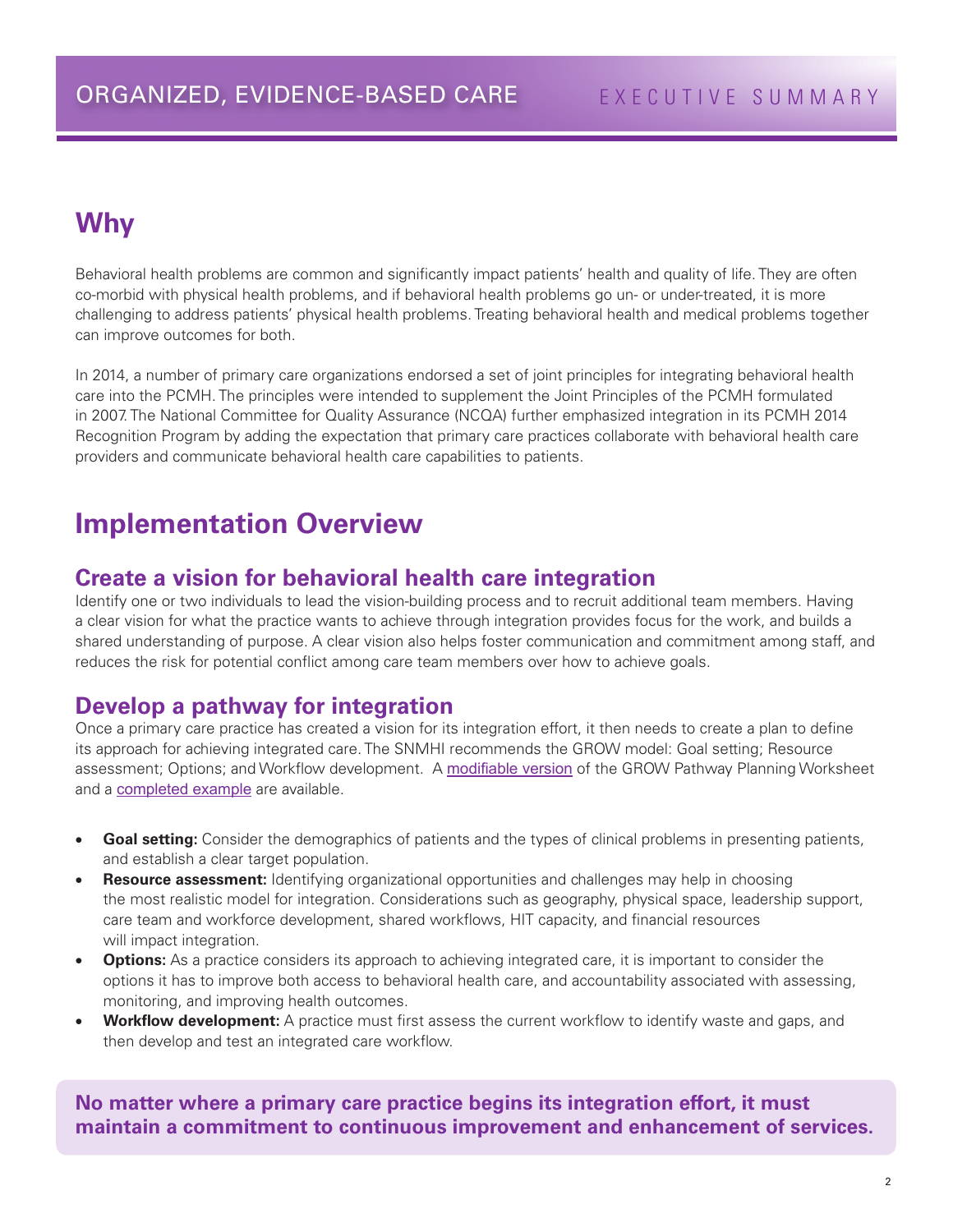#### **Monitoring Progress**

Practices working toward integrated care should regularly monitor their progress and the impact changes are having on patients and families, staff, and practice operations. A practice can use targets to gauge the impact of its integration efforts and identify opportunities for further improvement. These should include:

- Clinical quality measures
- Practice transformation measures
- Patient and provider experience measures

Practices should select relevant measures, adjust targets for continuous quality improvement, and share results with care teams and the community.

As part of monitoring the progress of integration, a practice should consider how it is addressing the social needs of behavioral health patients. For example, special considerations may be needed for vulnerable populations such as individuals who have experienced an adverse childhood experience (ACE), pediatric patients, patients with serious and persistent mental illness (SPMI), and substance use disorders.

### **Building Integrated Care Teams**

Providing integrated behavioral health care requires the development and ongoing support of a well-coordinated integrated care team. An integrated care team typically consists of:

- An actively engaged patient
- An engaged primary care provider
- • A behavioral health provider who functions as a care manager and delivers evidence-based behavioral interventions when needed
- Psychiatric expertise through a consultant or other provider who also possesses prescribing expertise
- • Supporting care team members including front desk staff, MAs, and peer support specialists

Strong teams share several common features, described in more detail in the Continuous and Team-Based [Healing Relationships Implementation Guide:](http://www.safetynetmedicalhome.org/sites/default/files/Implementation-Guide-Team-Based-Care.pdf)

- • Clearly defined roles and responsibilities
- Training to inspire confidence in self and others
- Opportunities for communication and relationship building

Additional strategies for building strong integrated care teams include:

- Make patients and families active members of the care team
- Proactively address staff concerns
- • Engage staff members in the integration process
- Provide training to build skills and confidence
- Find partners (e.g., referral resources) invested in the vision of integrated care
- • Identify and hire staff who are open to learning evidence-based practices, enjoy collaboration, are open to feedback, and are willing to change strategies when needed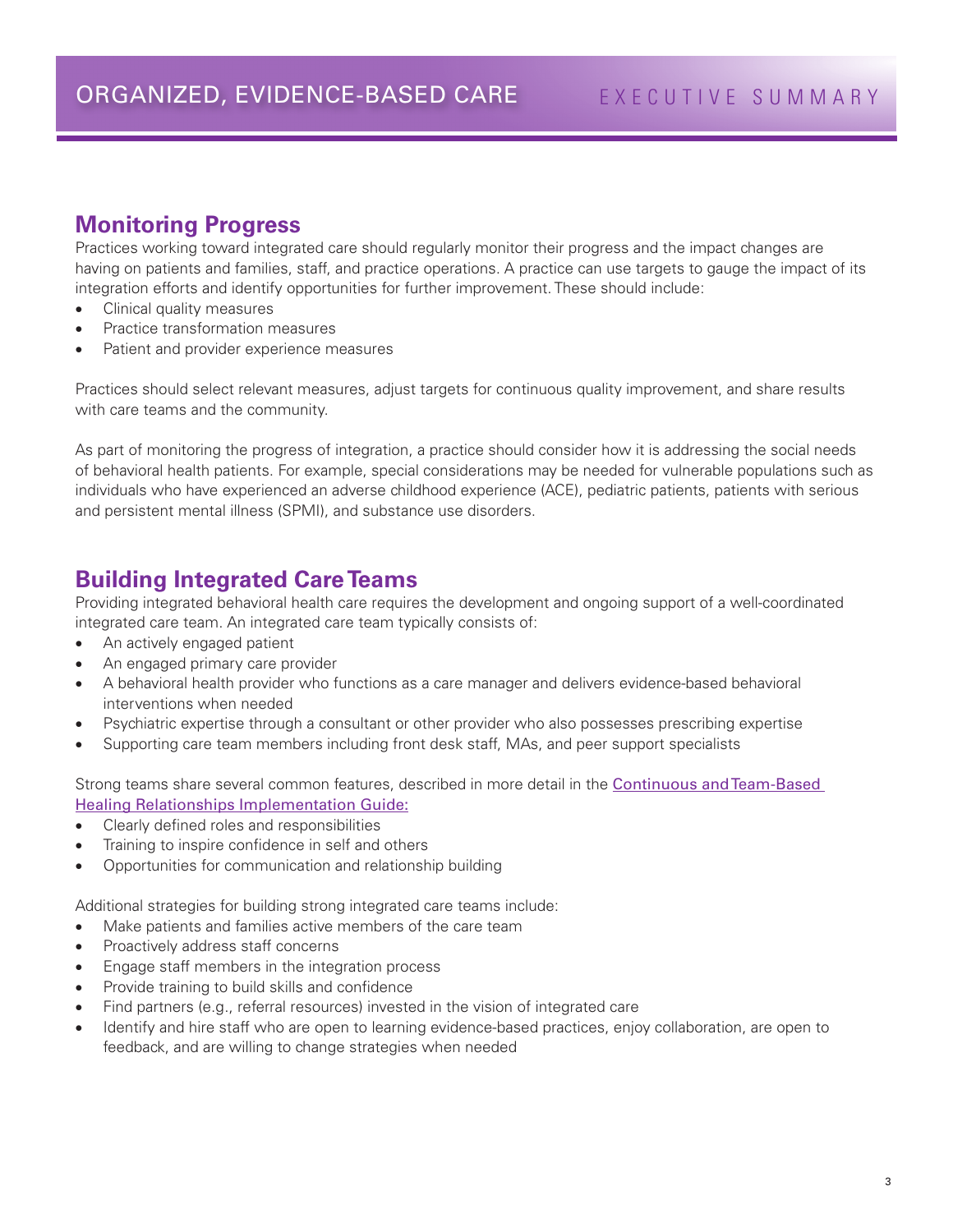#### **Leveraging Success: Spreading and Sustaining**

Behavioral health integration is sustainable when integrated care becomes business as usual, and when patients and providers can't imagine primary care without behavioral health care. Practices should adopt strategies for sustaining the integrated effort, including:

- Regularly assess team function in the domains of: shared goals, clear roles, mutual trust, effective communication, and measurable outcomes and processes. Take time to provide a 'tune-up' as needed
- Address provider burnout
- Maintain leadership support
- Prepare for turnover
- Continue to improve workflows
- Consider financial impacts and payment models

# **What Progress Looks Like: PCMH-A Level A**

The PCMH-A is a self-assessment tool to help practices understand their current level of "medical homeness," identify opportunities for improvement, and track their progress toward practice transformation. It is also a learning tool that can help start conversations within a practice about patient-centered care. The PCMH-A is scored on a 1–12 scale, which is divided into four levels (D, C, B, and A). A "Level A" item score indicates that most or all of the critical aspects of the key change addressed by the item are well established in the practice. An overall Level A score indicates that the practice has achieved considerable success in implementing the key design features of the PCMH.

# **Level A PCMH-A Items**

For more information, see the [Patient-Centered Medical Home Assessment \(PCMH-A\).](http://www.safetynetmedicalhome.org/sites/default/files/PCMH-A.pdf)

- 20. Behavioral health outcomes (such as improvement in depression symptoms)… are measured and tracked on a population-level for the entire organization with regular review and quality improvement efforts employed to optimize outcomes.
- 31. Behavioral health services…are readily available from behavioral health specialists who are on-site members of the care team or who work in a community organization with which the practice has a referral protocol or agreement.